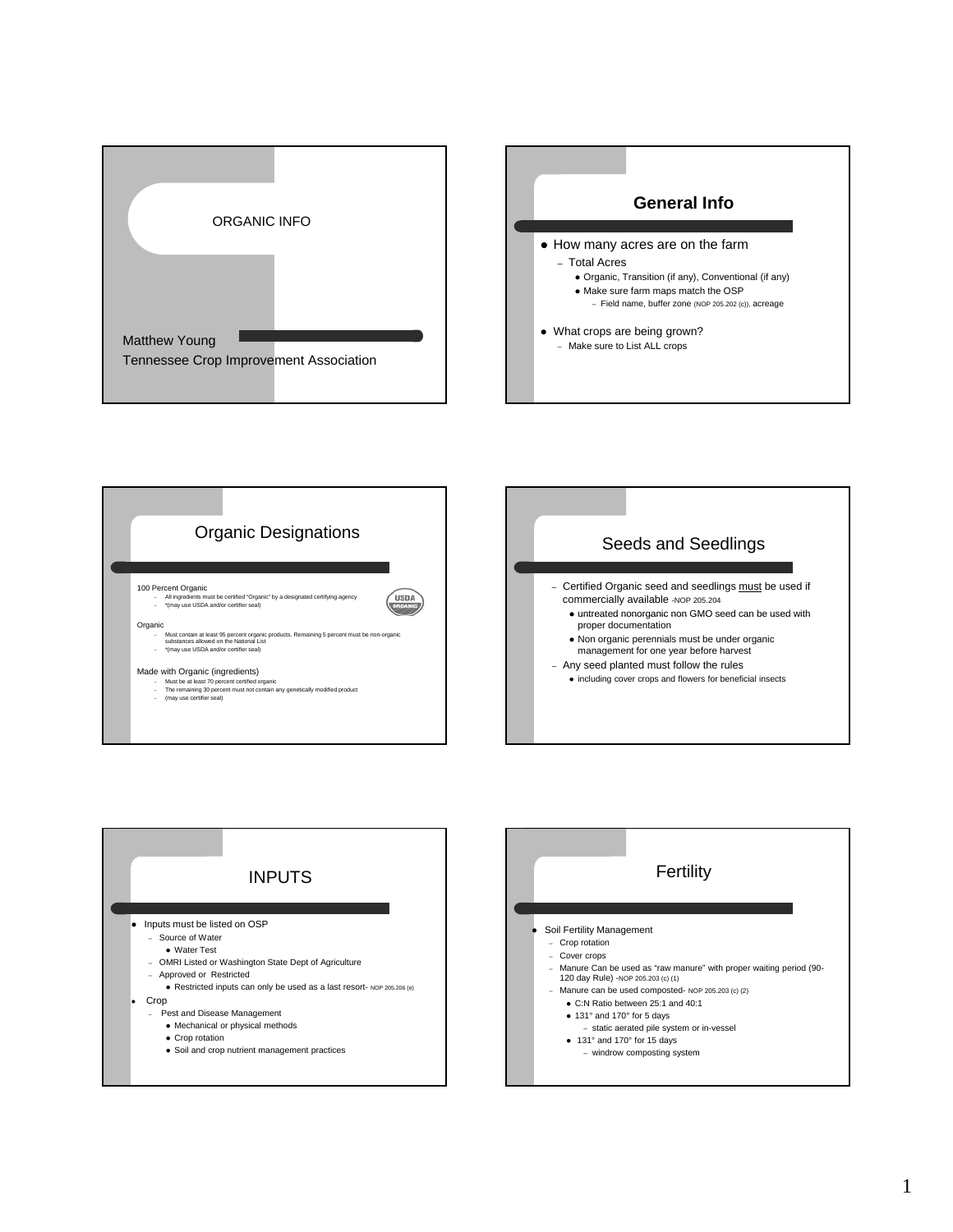

- Poultry must be organic from second day after hatching
- Dairy cows must be organic for 1 year, except: – New herd clause – 80% organic feed for 9 months, 100% organic feed for the last 3 months

## Livestock

- Ruminants must have access to pasture
- Access to outdoors
- Operator must implement preventative health care practices
- All edible bedding material must be Organic – straw or hay